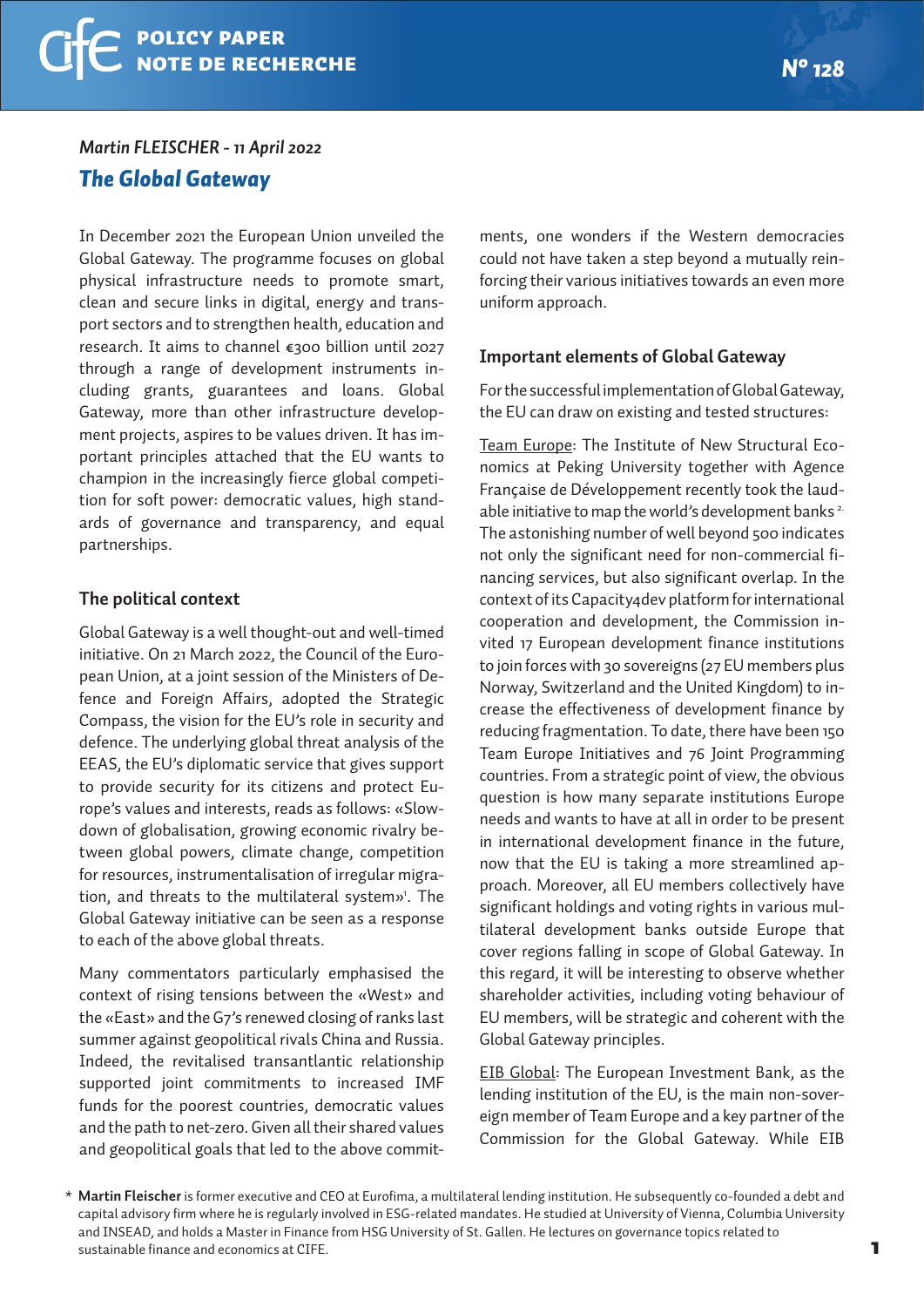# policy paper note de recherche *N° 128*

Global was only established as a branch this year, the EIB already has some 30 offices around the world and has over the years made more than €70 billion of investments outside the EU.

Blending: Development finance is successful when it succeeds in mobilizing private funds. Since it relies heavily on this to achieve the targeted program volume, the Commission can build on a successful track record. The most prominent domestic example is the European Fund for Strategic Investments («Juncker Plan») which, in response to the eurozone crisis, channelled over €300 billion of private funds into European SMEs and high-growth companies and contributed to a very positive employment development in some countries severely affected by the crisis. Due to its success, the programme was extended and scaled up in 2021 under the name «InvestEU». A particularly relevant reference project for Global Gateway is certainly «Archipelagos – One Platform for Africa (ONE4A)», which was launched by the Commission as part of its EU External Investment Plan in 2019: Together with Team Europe member Cassa Depositi e Prestiti and African Development Bank, the program reduces the risk profile of SMEs in Northern and Sub-Saharan Africa to accelerate debt capital market access, generate sustainable growth, create jobs, strengthen domestic capital markets, and reduce migratory pressures.

### **Development finance moving closer to the South**

In multilateral development banking, there has been a gradual shift away from the dominance of OECD members towards are more balanced picture reflecting the evolution of global GDP distribution and political influence. At the World Bank, fast developing countries like China were able to increase their share and voting power over time, although not to an extent that fully satisfies them. The New Development Bank dates back to a BRICS summit 10 years ago, when its leaders envisaged a global alternative to Washington-based institutions in the hands of the Global South; The Latin American CAF, which is basically wholly owned by borrowers, has experienced particularly strong balance sheet growth over the last 20 years; In Asia, the AIIB with China as its main shareholder has quickly become a very important factor alongside the established multilateral ADB led by Japan/US. This general trend will have an impact on how project priorities and conditions are set over time.

In the field of international development aid, new donors from the Global South are playing an increasingly important role. These new donor countries usually do not follow international governance standards for development co-operation delevoped by the traditional Western donor countries under the umbrella of OECD and argue with the principle of non-interference. As a result, recipient countries are confronted with two very different groups of donors: one with a specific opinion on the use of funds and the governance related to it, and a second group with more discretion over which development projects to fund and how. Given the great importance of good governance for poverty reduction, it will be interesting to observe how DAC norms will fare in this global competition and how the principle of non-interference can be reconciled with the fight against corruption.

What does the trend that development finance is increasingly also determined by the South mean for the success of the EU's Global Gateway Programme, which is offered to the South to promote democratic values, high standards of governance and transparency? The question of what impact previous Western-led development interventions in recipient countries have had on corruption levels is beyond the scope of this paper. It should be noted that only a few years after the affirmations that "China firmly believes that Africa belongs to the African people" and the pledges to "treat each other as equals"<sup>3</sup> in promoting trade and investment programmes, various countries in the South are lamenting their sobering experience with debt colonialism. To the extent that countries receiving development funds themselves realise that projects cannot be sustainable if neither side implements good governance, the momentum for Global Gateway will surely be supportive.

# **The Chinese Road and Belt Initiative's multiand unilateral financing sides**

Media were quick to label Global Gateway as the European answer and alternative to China's signature investment programme launched in 2013. When analyzing the latter, one has to clearly distinguish two sides that are very different in nature: